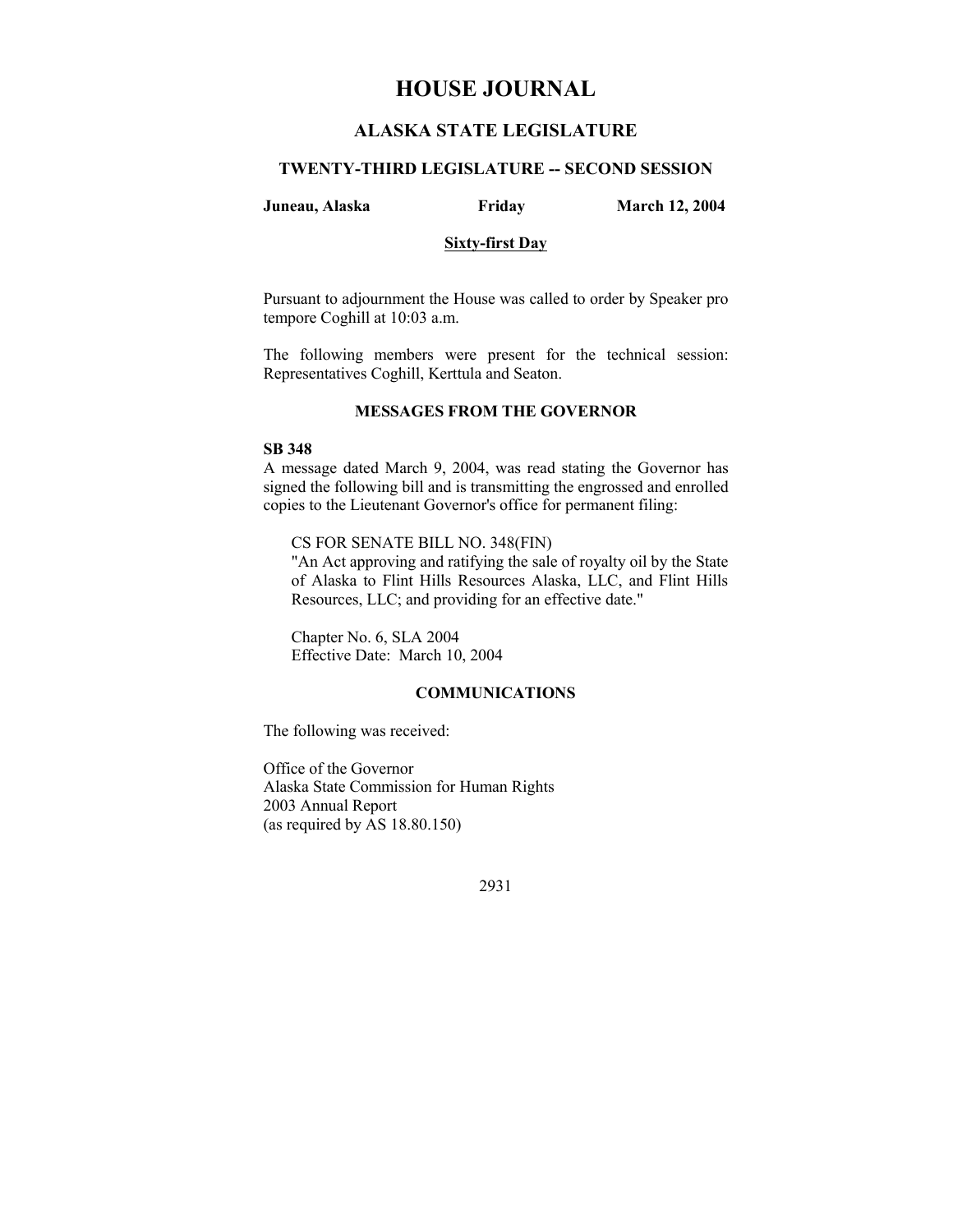### **REPORTS OF STANDING COMMITTEES**

### **HJR 4**

The Finance Committee has considered:

HOUSE JOINT RESOLUTION NO. 4 Proposing an amendment to the Constitution of the State of Alaska relating to the duration of a regular session.

and recommends it be replaced with:

CS FOR HOUSE JOINT RESOLUTION NO. 4(STA) Proposing amendments to the Constitution of the State of Alaska relating to the duration of regular sessions of the legislature.

The report was signed by Representatives Harris and Williams, Cochairs, with the following individual recommendations:

Do pass (3): Meyer, Stoltze, Croft

Do not pass (1): Foster

No recommendation (4): Joule, Fate, Harris, Williams

The following fiscal note(s) apply to CSHJR 4(STA):

3. Fiscal, Office of the Governor

4. Fiscal, Legislative Agency

HJR 4 was referred to the Rules Committee for placement on the calendar.

### **HB 419**

The Resources Committee has considered:

HOUSE BILL NO. 419 "An Act relating to regional seafood development associations and to regional seafood development taxes."

and recommends it be replaced with: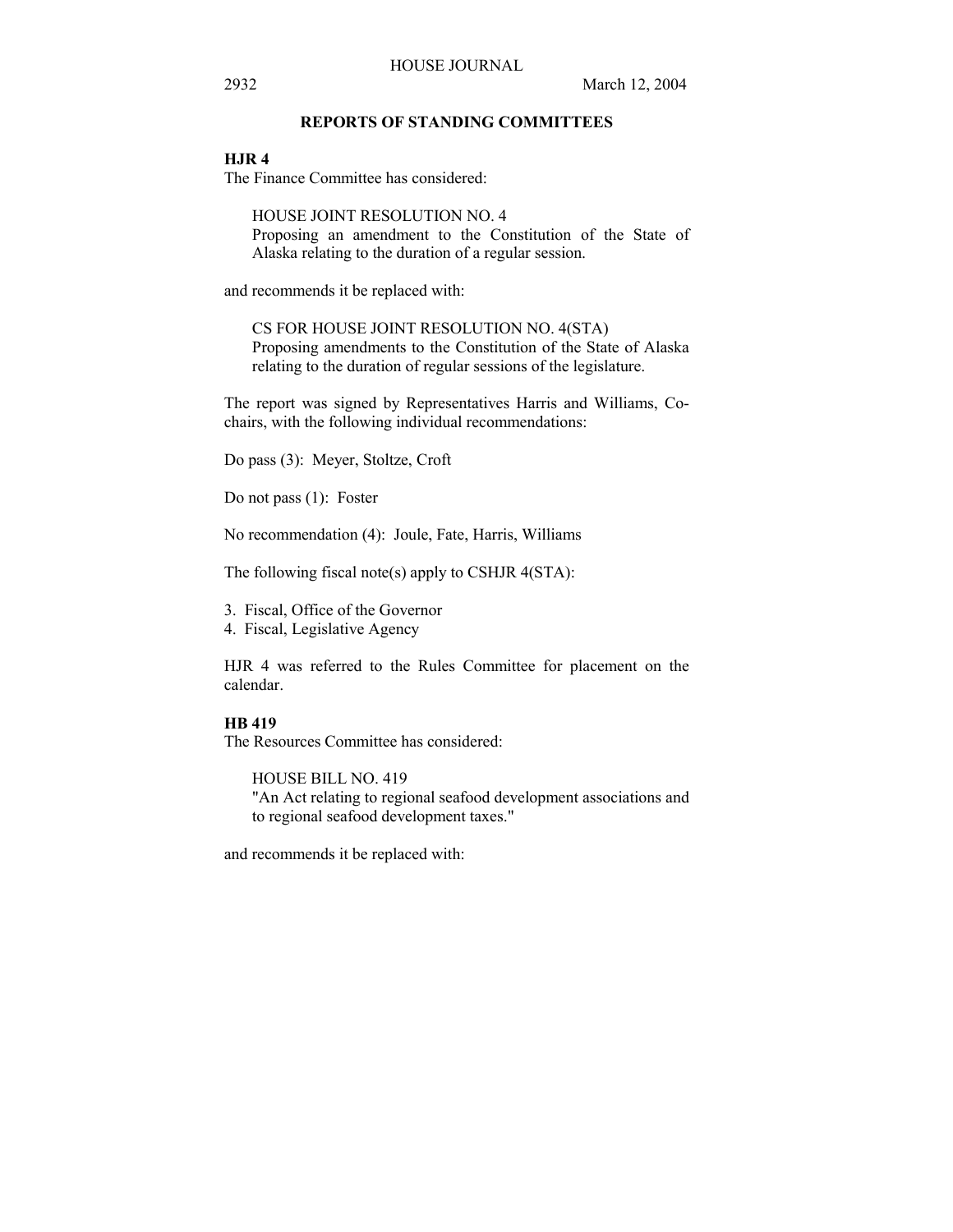March 12, 2004 2933

CS FOR HOUSE BILL NO. 419(RES) (same title)

The report was signed by Representative Masek, Co-chair, with the following individual recommendations:

Do pass (5): Lynn, Gatto, Stepovich, Wolf, Heinze

No recommendation (2): Guttenberg, Masek

The following fiscal note(s) apply to CSHB 419(RES):

1. Zero, Dept. of Community & Economic Development

2. Indeterminate, Dept. of Revenue

HB 419 was referred to the Finance Committee.

#### **HB 423**

The State Affairs Committee has considered:

### HOUSE BILL NO. 423

"An Act relating to accidents involving the vehicle of a person under the influence of an alcoholic beverage; and providing for an effective date."

and recommends it be replaced with:

CS FOR HOUSE BILL NO. 423(STA) "An Act relating to accidents involving the vehicle of a person under the influence of an alcoholic beverage."

The report was signed by Representative Weyhrauch, Chair, with the following individual recommendations:

Do pass (3): Seaton, Holm, Lynn

No recommendation (3): Coghill, Berkowitz, Weyhrauch

Amend (1): Gruenberg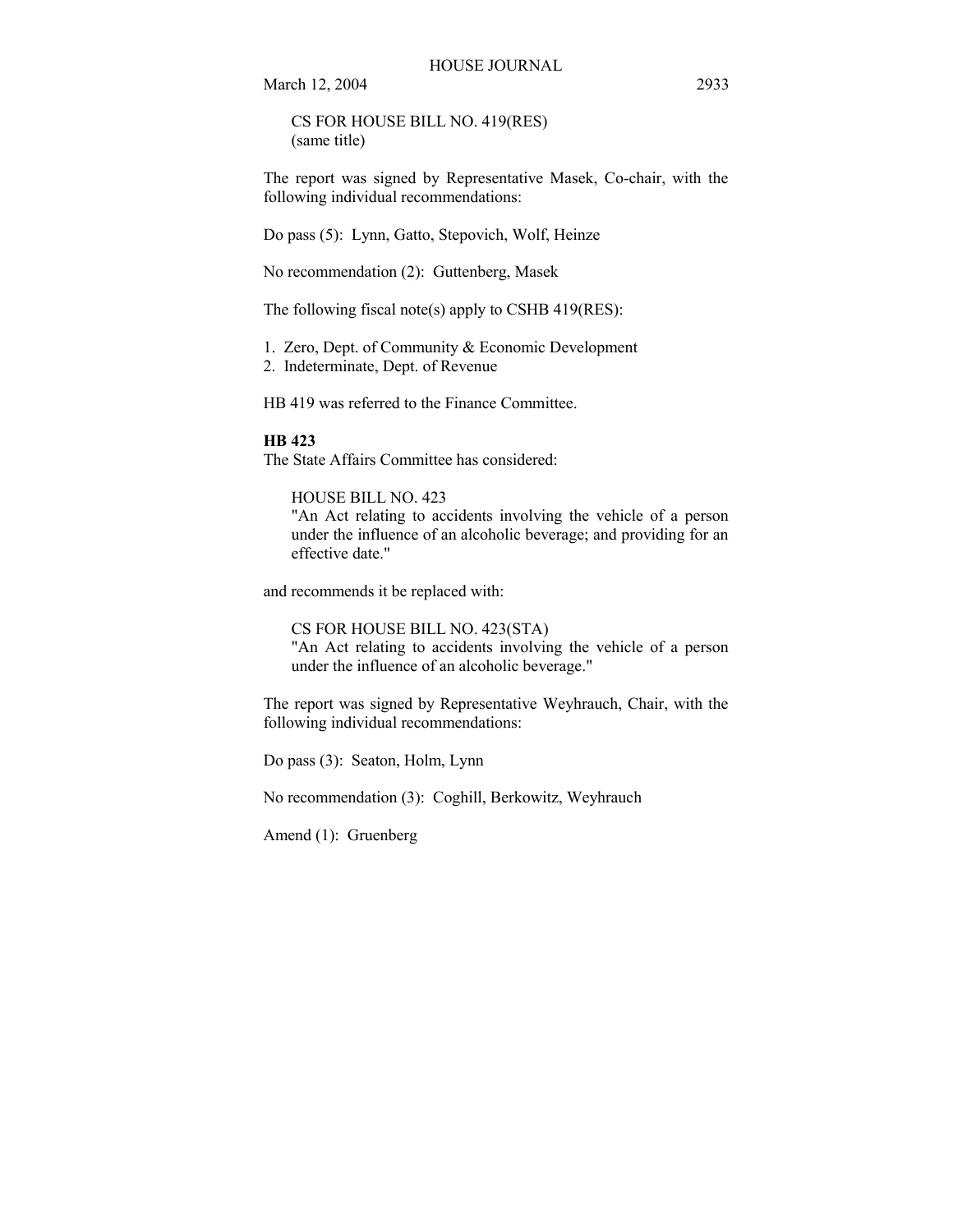The following fiscal note(s) apply to CSHB 423(STA):

- 1. Zero, Dept. of Law
- 2. Zero, Dept. of Public Safety

HB 423 was referred to the Judiciary Committee.

### **HB 438**

The State Affairs Committee has considered:

HOUSE BILL NO. 438 "An Act relating to motorists moving over or slowing down for emergency vehicles."

and recommends it be replaced with:

CS FOR HOUSE BILL NO. 438(STA) (same title)

The report was signed by Representative Weyhrauch, Chair, with the following individual recommendations:

Do pass (1): Lynn

No recommendation (2): Coghill, Weyhrauch

Amend (3): Gruenberg, Seaton, Holm

The following fiscal note(s) apply to CSHB 438(STA):

- 1. Zero, Dept. of Law
- 2. Zero, Dept. of Public Safety

HB 438 was referred to the Judiciary Committee.

## **HB 451**

The Finance Committee has considered:

HOUSE BILL NO. 451

"An Act relating to therapeutic courts; and providing for an effective date."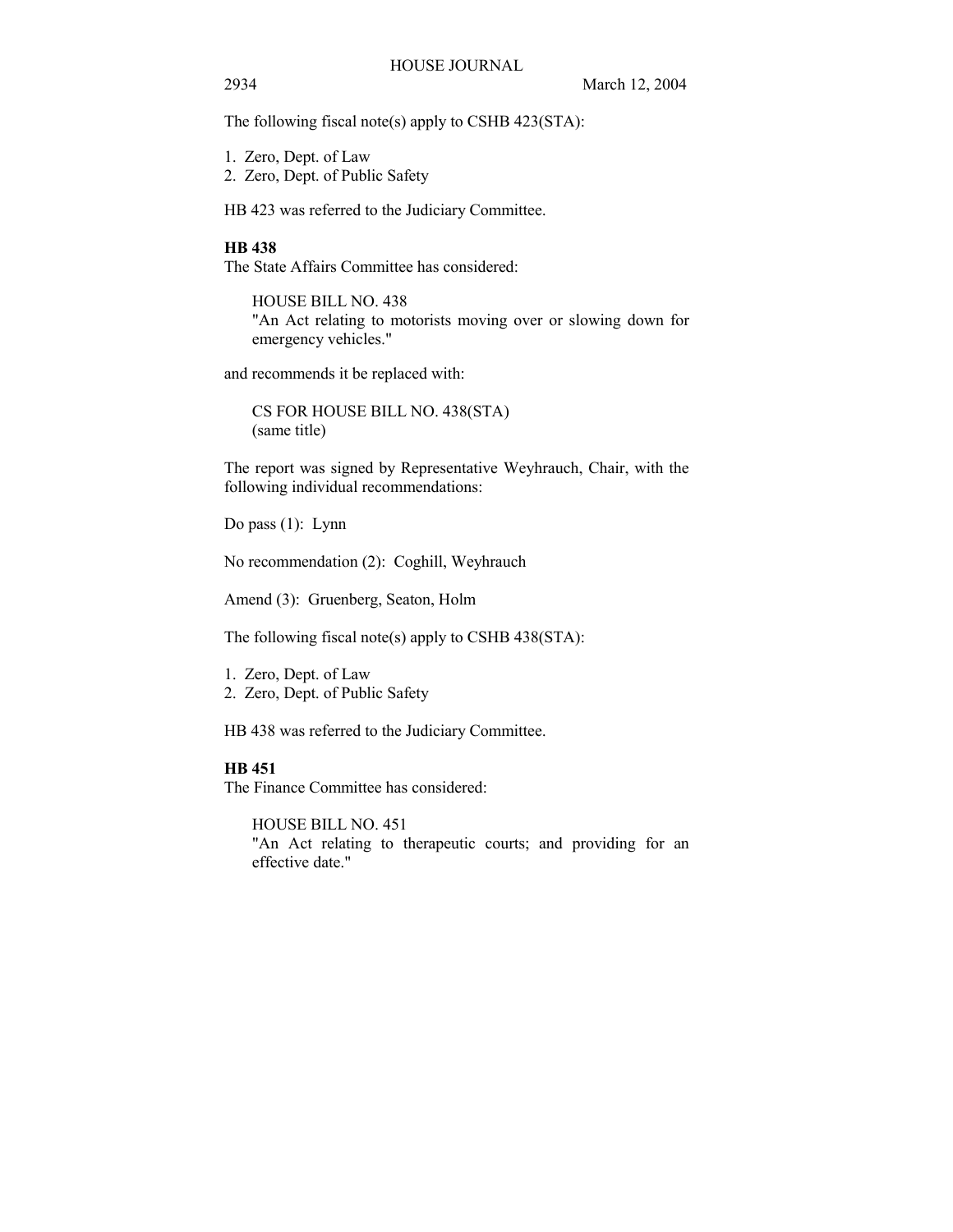March 12, 2004 2935

The report was signed by Representatives Harris and Williams, Cochairs, with the following individual recommendations:

Do pass (7): Meyer, Joule, Croft, Fate, Foster, Harris, Williams

No recommendation (1): Stoltze

The following fiscal note(s) apply:

- 1. Zero, Dept. of Administration
- 2. Zero, Dept. of Corrections
- 3. Zero, Dept. of Health & Social Services
- 4. Zero, Dept. of Law
- 6. Fiscal, Alaska Court System

HB 451 was referred to the Rules Committee for placement on the calendar.

#### **SB 285**

The Health, Education & Social Services Committee has considered:

SENATE BILL NO. 285

"An Act relating to medical assistance coverage for targeted case management services and for rehabilitative services furnished or paid for by a school district on behalf of certain children; and providing for an effective date."

The report was signed by Representative Wilson, Chair, with the following individual recommendations:

Do pass (5): Gatto, Wolf, Seaton, Cissna, Wilson

The following fiscal note(s) apply:

- 1. Zero, Dept. of Health & Social Services
- 2. Zero, Dept. of Health & Social Services

SB 285 was referred to the Finance Committee.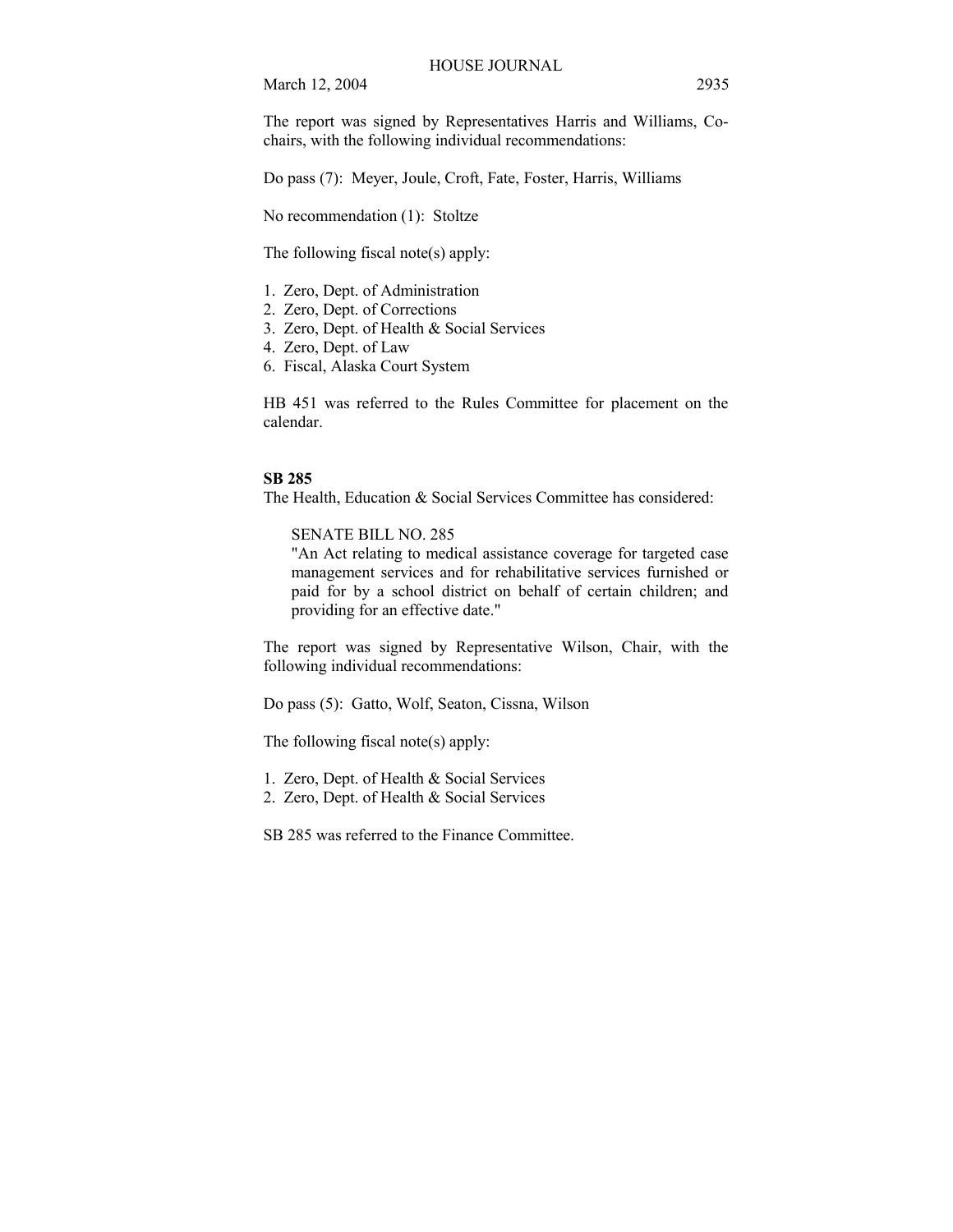### **REPORTS OF SPECIAL COMMITTEES**

**HB 395**

The House Special Committee on Oil & Gas has considered:

HOUSE BILL NO. 395

"An Act relating to shallow natural gas leasing and the regulation of shallow natural gas operations."

and recommends it be replaced with:

CS FOR HOUSE BILL NO. 395(O&G)

"An Act relating to the recovery of shallow natural gas and the regulation of shallow natural gas operations; and providing for an effective date."

The report was signed by Representative Kohring, Chair, with the following individual recommendations:

Do pass (1): Kohring

No recommendation (3): Rokeberg, Crawford, Holm

Amend (1): Kerttula

The following fiscal note(s) apply to CSHB 395(O&G):

Fiscal note(s) forthcoming.

HB 395 was referred to the Resources Committee.

## **SB 265**

The House Special Committee on Oil & Gas has considered:

CS FOR SENATE BILL NO. 265(RES)

"An Act relating to the schedule of proposed oil and gas lease sales and to a related report to the legislature; and providing for an effective date."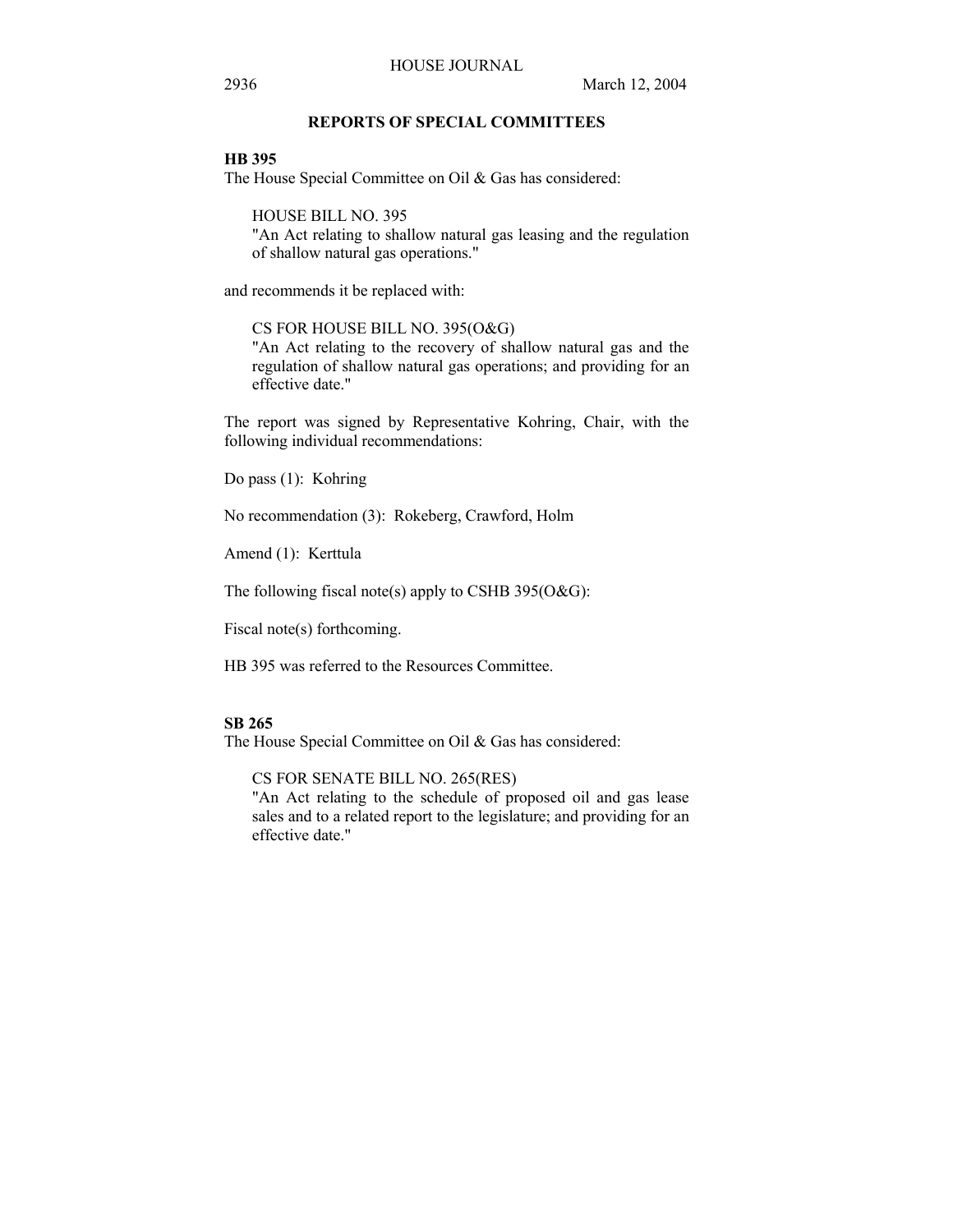March 12, 2004 2937

The report was signed by Representative Kohring, Chair, with the following individual recommendations:

Do pass (5): Rokeberg, Kerttula, Crawford, Holm, Kohring

The following fiscal note(s) apply:

1. Zero, Dept. of Natural Resources

CSSB 265(RES) was referred to the Resources Committee.

#### **SB 266**

The House Special Committee on Oil & Gas has considered:

SENATE BILL NO. 266

"An Act approving an interim classification by the commissioner of natural resources closing certain land within the area of the proposed Bristol Bay (Alaska Peninsula) competitive oil and gas areawide lease sale to oil and gas exploration licensing and shallow natural gas leasing; and providing for an effective date."

The report was signed by Representative Kohring, Chair, with the following individual recommendations:

Do pass (1): Rokeberg

No recommendation (3): Kerttula, Crawford, Holm

Amend (1): Kohring

The following fiscal note(s) apply:

1. Zero, Dept. of Natural Resources

SB 266 was referred to the Resources Committee.

#### **SB 289**

The House Special Committee on Education has considered: